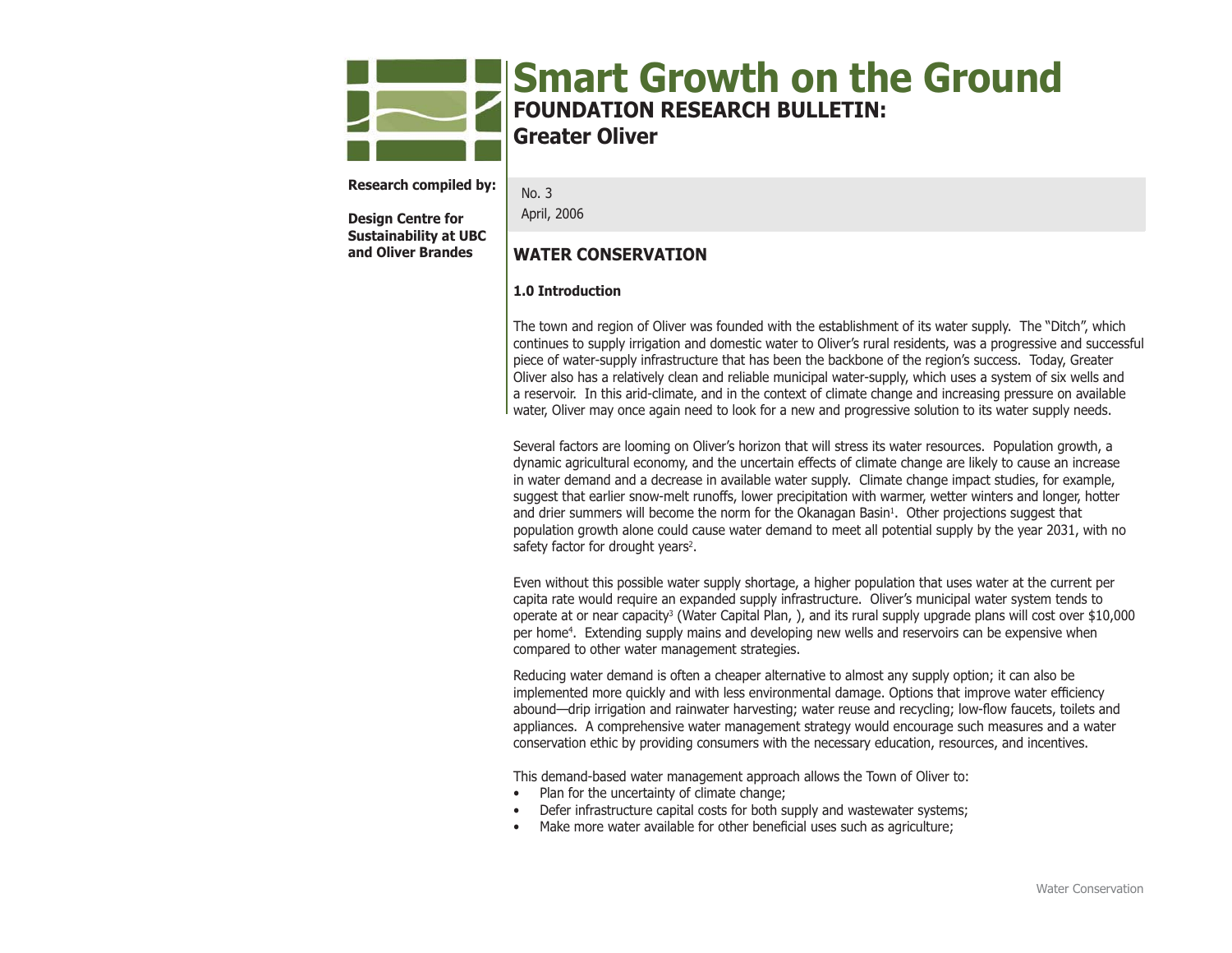

Figure 1: Community wells and a balancing reservoir provide water to most of the town.

estimated population 2005: 4,380 2041: 8,000-12,000

### consumption from current trend

water capital plan maximum daily supply:  $22,630$  m<sup>3</sup> 2041 maximum daily supply: 28,200 to 47,600  $m<sup>3</sup>$ 

conversions $1 m<sup>3</sup> = 1,000$  Litres = 3,785 gallons

- Reduce emissions, chemical use, and energy costs needed for pumping and treatment;
- Enable households to lower their utility bills;
- Promote and demonstrate a water ethic and a community commitment to sustainability;
- Protect the natural functioning of local aquatic and riparian habitats.

## **2.0 Supply and Demand in Oliver**

Oliver residents currently use water at a higher rate per capita than the average Canadian and the average British Columbian, including their arid-climate neighbours in Penticton and Kelowna.

Table 1: Annual water use averages per capita

|                                     | total $(m^3/c/y)$ | indoor $(m^3/c/v)$ | outdoor $(m^3/c/v)$ |
|-------------------------------------|-------------------|--------------------|---------------------|
| Oliver <sup>5</sup> (2003-2005)     | 470               |                    |                     |
| similar Canadian towns <sup>6</sup> | 400 to 466        |                    |                     |
| Penticton <sup>7</sup> (2001)       | 244               | 146                | 98                  |
| $B.C.8$ (2001)                      | 155               |                    |                     |
| Kelowna <sup>7</sup> (2001)         | 149               | 85                 | 62                  |
| Canada $8(2001)$                    | 1つつ               |                    |                     |

The current water system plan for the Town of Oliver is designed for a population equivalent of 5700 using a per capita maximum-day water demand of  $3.97 \text{ m}^3$ ,<sup>10</sup> or a daily water supply capacity of 22,630 m<sup>3</sup>. At the current water use rates, and with a conservative population growth rate for the Town of Oliver only, this system will reach capacity by the year 2019. At higher growth rates this year could be much sooner. With either situation, the balance of water supply and demand will require significant adjustments by the year 2041, which could see a town population that has doubled or even tripled. The maximum-day water demand that year, without considering the impacts of climate change, could be from 28,200 to  $47,600$  cubic metres<sup>11</sup>, or 25-100% greater than the current system design.

There is also a carrying capacity inherent in any natural system. While the potential supply of water is difficult to estimate, it is certainly finite, and this limit needs to be balanced between human interests and ecological necessity. As more water is withdrawn from the ground, for example, less water becomes available to recharge the wells, irrigation ditches, and the sensitive ecosystems of creeks, rivers, and wetlands.

## **3.0 Demand-Side Solutions**

There are several structural approaches to water use reduction, including efficient or waterless plumbing fixtures, greywater recycling, efficient landscaping, and rainwater harvesting.

## 3.1 Efficient Plumbing Fixtures

Demand reduction can be built into any house or building by installing efficient fixtures and appliances, waterless fixtures, and water recycling systems. A study in Seattle found that indoor water usage could be reduced to 151 litres per capita per day, or 55  $m<sup>3</sup>$  per year, by replacing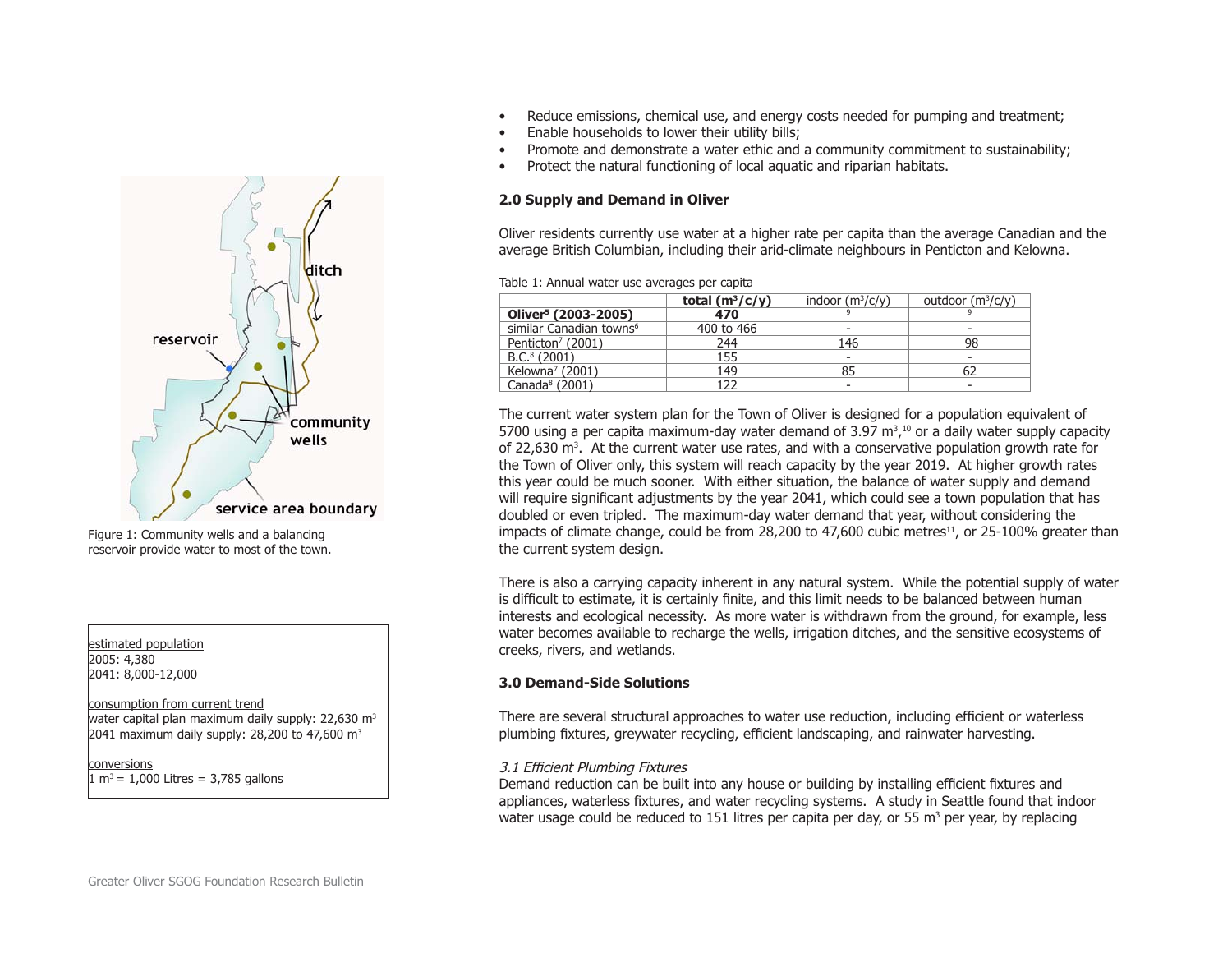

Figure 2: Composting toilets fit in to a typical bathroom, though they do require special installation.



Figure 3: Xeriscaping recommends that plantings follow water-use zones, so that water-intensive areas are closer to the house. all water-using fixtures with highly efficient ones. Assuming that half of Oliver's domestic water demand is for indoor use (235 m<sup>3</sup>/c/y), this represents a potential 75% reduction in demand.

Table 2: Measured Indoor Use from Fixture Replacements in Seattle (adapted from Keen<sup>12</sup>)

|                        | Mean Water Usage (L/c/d) |                      |  |
|------------------------|--------------------------|----------------------|--|
| <b>Category</b>        | <b>Pre-Retrofit</b>      | <b>Post-Retrofit</b> |  |
| <b>Toilets</b>         |                          | 30                   |  |
| $leaks*$               |                          | 8.3                  |  |
| <b>Clothes Washers</b> | 56                       | 35                   |  |
| <b>Faucets</b>         | 35                       | 30                   |  |
| <b>Showerheads</b>     | 34                       | 33                   |  |
| Other/unknown          |                          | 15                   |  |
| <b>Total Indoor</b>    | <b>241</b>               | 151                  |  |

\* Mostly attributable to toilets.

## 3.2 Waterless Plumbing Fixtures

Toilets can consume over 25% of daily household water use. Today there are several brands of waterless toilets which either incinerate or compost waste, creating ash or humus that is pathogen and odor free. This waste can be used to amend landscaping soils. While no municipality has adopted the widespread use of such devices, there are hundreds of successful examples in houses and commercial buildings across North America. While the technology is proven even in urban places, this approach is usually more feasible and acceptable in rural or remote areas.

## 3.3 Efficient Landscaping and Irrigation

Lawn and landscape irrigation can represent 50 to 70% of all domestic water use. Xeriscaping is a landscaping strategy which selects plant species and design strategies which minimize outdoor watering and maintenance in arid climates. This strategy generally would minimize lawn areas, select native and drought tolerant plant species, and specify deep, organic soils which absorb water and keep it from draining or evaporating too quickly.

Where irrigation is required, proper scheduling can minimize water use by applying only as much water as is necessary. Arid climate lawns require 2.5 to 4cm of water per week in the summer, and the same amount per two weeks in the spring and fall. Warm season grasses should require no watering in the winter.

Assuming that one-half of Oliver's domestic water use  $(235m<sup>3</sup>$  annual per capita, or  $2m<sup>3</sup>$  per capita maximum day demand) is for landscape and lawn irrigation, Oliver could reduce average per capita water use by 25% through watering restrictions and xeriscaping13. Oliver could also reduce maximum day demand by regulating watering schedules; for example, using odd and even house addresses for odd and even watering days.

## 3.4 Rainwater Harvesting

Rainwater can be used for many household activities, though it is often limited to outdoor watering. Many Canadian municipalities distribute rain barrels for this purpose, which collect and store water from roof downspouts. In Oliver, where monthly rainfall averages 20-30mm per month, this strategy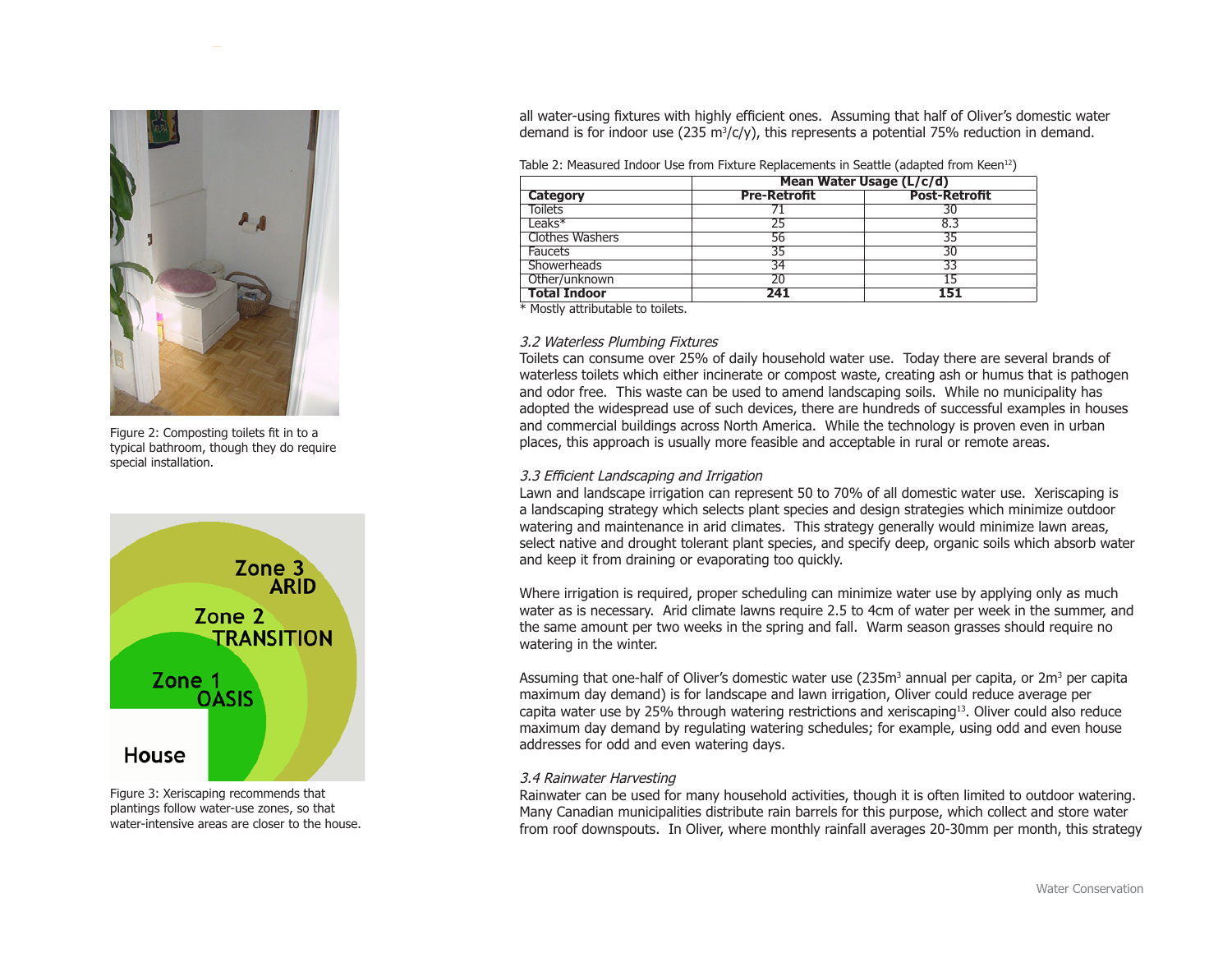

Figure 4: This cistern collects rainwater from the roof for non-potable domestic uses.



Figure 5: The White Rock Green Operations building saves 2 million litres of water per year by harvesting rainwater into a 500,000 litre storage pond. The water is used for irrigation, toilet flushing, vehicle washing, and street washing.

could collect enough water from a typical house roof to irrigate about 25 to 40  $m<sup>2</sup>$  of lawn or garden area<sup>14</sup>. This same volume of 3.8 m<sup>3</sup> would be more than enough to flush an efficient toilet for a month for an average-size household<sup>15</sup>, which could reduce per-capita indoor demand to 121 litres per day.

## **4.0 Demand Management Strategies**

A demand management strategy would engage the options listed above through regulation, education and promotion, and best practice subsidies.

Education and metering alone can have the net effect of reducing indoor and outdoor water use by 30% each (see table 3). Other strategies combined could reduce indoor demand by 59% and outdoor demand by 66%, bringing Oliver's per capita maximum-day water demand volume from 3.97 m<sup>3</sup> down to 2.56 m<sup>3</sup>. This would suggest that the current capital plan for Oliver's water system would serve an equivalent population of 8,840, which is within the lower end of the projected population range for 2041.

| <b>Method</b>             | <b>Indoor savings</b> | <b>Outdoor savings</b> |
|---------------------------|-----------------------|------------------------|
| Education                 | 10%                   | 10%                    |
| Metering                  | 20%                   | 20%                    |
| Xeriscaping               |                       | 50%                    |
| <b>Efficient fixtures</b> | 40%                   |                        |
| Total                     | 59%                   | 66%                    |

Table 3: Water use reductions (adapted from Neale p46)

## 4.1 Water Demand Scenario

How could Oliver accommodate a growing population without increasing its total water consumption or water supply infrastructure? Could Oliver actually reduce its annual or maximum-day water demand? In 2041, Oliver could potentially host a population of 12,000 people. In the ideal scenario, the water supply infrastructure would require no expansion because of an innovative demand management strategy.

In 2005, total residential water use for the year was approximately 2.2 million cubic metres<sup>16</sup>. Given complete application of available technologies, it is possible that 12,000 people could consume only 660 thousand cubic metres of water for indoor use per year.<sup>17</sup> If each person had access to an outdoor yard area of 100m<sup>2</sup> each (or 200-400m<sup>2</sup> per household), all the lawns in town could be irrigated with 1.08 million cubic metres of water<sup>18</sup>. At 1.74 million cubic metres total, Oliver would be well below the current domestic use even with almost triple the population.

This scenario suggests that Oliver would require efficient plumbing for all new housing, subsidize retrofits for existing houses, regulate and monitor landscaping and irrigation standards, and provide ongoing education and support for its residents. Further steps, such as rainwater harvesting or waterless toilets, could reduce demand to 1.61 million cubic metres.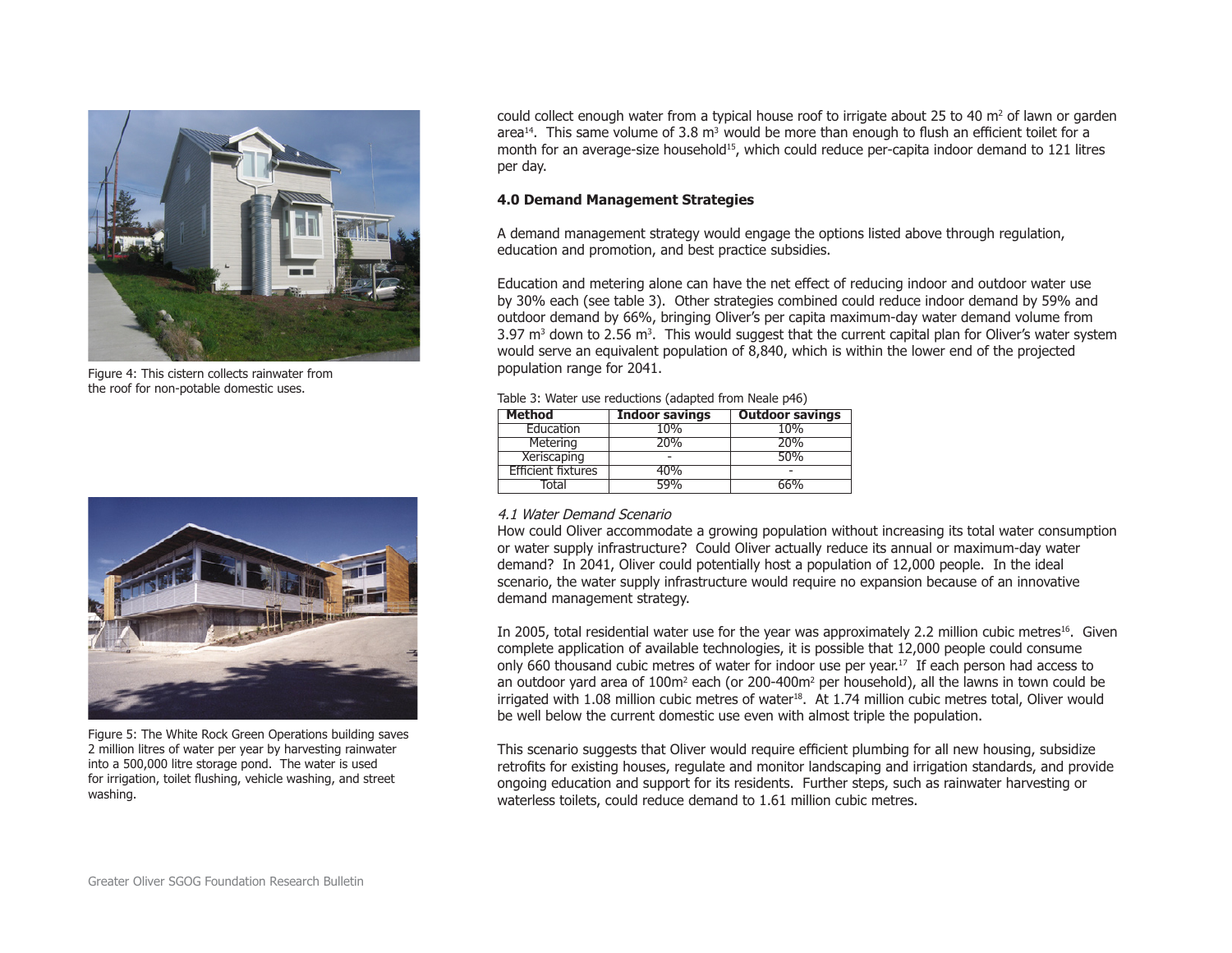#### **Metering in Oliver**

Oliver recently introduced a sliding scale water rate based on housing types - the lowest cost rate is for apartments and condos. Large lot owners with big lawns also pay a rate per irrigated acre that is double the agricultural rate. Water users can choose to install their own meter and pay a per volume rate, and new houses are required to install meters.

#### **Oliver Scenario Summary**

population 2005: 4,700 2041: 12,000

total annual water consumption 2005: 2,200,000 m<sup>3</sup> 2041: 1,740,000 m<sup>3</sup>

per capita annual water consumption 2005: 428 m3/c/y 2041: 145 m3/c/y

#### per capita assumptions

potential indoor demand: 55 m3/c/y potential outdoor demand: 90 m3/c/y 100 m<sup>2</sup> of irrigated outdoor space (900mm irrigation depth annual per  $m^2$ )

## **5.0 Water conservation in action**

Many water utilities in the Okanagan Basin employ demand management techniques in the residential sector. In a 2002 survey, Shepherd found that while most municipal utilities are using some demand management measures, only a few have established programs employing a suite of initiatives.19 Larger municipalities such as Kelowna and Vernon employ a variety of demand management techniques, most commonly education programs, metering, watering restrictions and rebates for fixtures and toilets. The Southeast Kelowna Irrigation District (SEKID) universal agricultural metering pilot project, which reduced annual allocated water allotments by 27%, is another major local success story.<sup>20</sup>

Success stories from within the Okanagan Basin abound. These innovative local solutions are proof that change is possible—and already occurring. The following table provides a list of many of the more successful initiatives in the region.<sup>21</sup>

Table 4. Okanagan Basin demand management initiatives (adapted from deVries<sup>22</sup>)

### **Black Mountain Irrigation District:**

Watershed protection, collaboration with other utilities, public education

#### **City of Kelowna:**

Residential and ICI metering, watering restrictions, demand management planning, water audits, benchmarking, voluntary in-home, low-flow fixture programs, leak detection, sector demand study, Green design/SmartGrowth, water supply upgrades, computer upgrades, watershed protection, residential technologies, programs, pilot programs, pricing review, water conservation applied to operations and maintenance, collaboration with other utilities, public education, education for elected officials.

#### **Greater Vernon Water:**

Residential and ICI metering, demand management planning, water reuse, water supply upgrades, computer upgrades, voluntary in-home low-flow fixture program, public education

#### **Lakeview Irrigation District:**

Watering restrictions, sector demand study, computer upgrades, watershed protection, water conservation applied to operations and maintenance, public education

#### **Rutland Waterworks District:**

Metering, pricing review, watering restrictions, water supply upgrades, computer upgrades, collaboration with other utilities, drought management planning, demand management planning, water conservation applied to operations and maintenance, public education, education for elected officials

### **South East Kelowna Irrigation District:**

Agricultural metering, collaboration with other utilities, sector demand study, water supply upgrades, computer upgrades, watershed protection, pilot programs, pricing review, drought management planning, demand management planning, water conservation applied to operations and maintenance, public education

#### **Westbank Irrigation District:**

Watering restrictions, water supply upgrades, computer upgrades, pilot programs, xeriscaping, public education, drought management planning.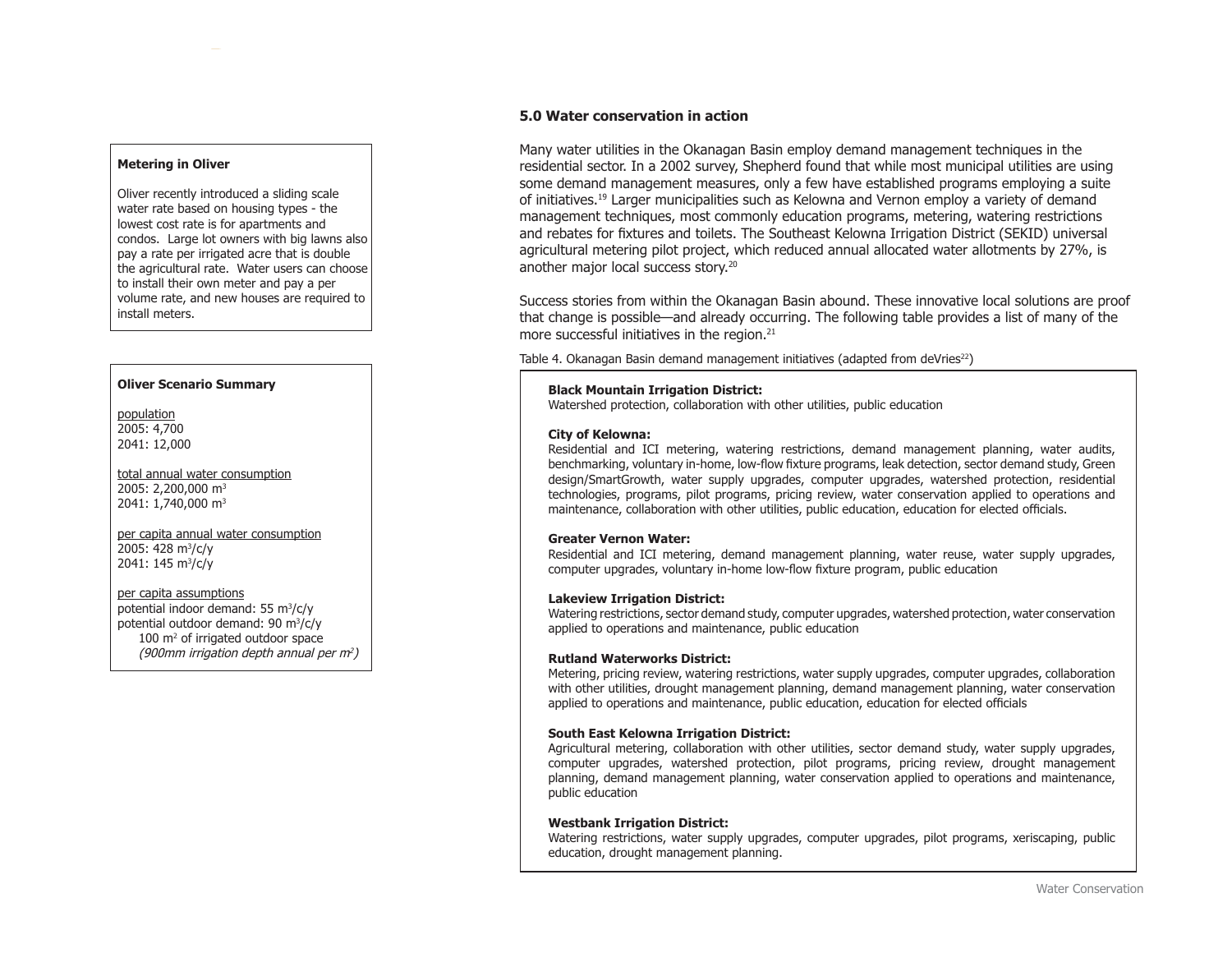## **6.0 The Last Oasis**

The water conservation measures presented above stand out as promising opportunities to reduce water use and promote sustainability in the Okanagan Basin. As prices reflect a "truer" cost of water, and public education programs increase acceptability, recycling and reuse options become more economically feasible and socially acceptable. This encourages innovation and technological advances, which in turn reduce costs, potentially leading to further opportunities for cost-effective alternatives. Furthermore, these options are equally relevant across sectors—agricultural, industrial and municipal water.

Collectively, water conservation, efficiency, education, pricing, recycling and reuse represent significant opportunities to manage water demand and reduce water use. Sandra Postel believes this "last oasis" is "large enough to get us through many of the shortages on the horizon, buying time to develop a new relationship with water systems and to bring consumption and population growth down to sustainable levels."23

## **Agricultural Water Use**

Agricultural generally demands as much as 70% of total water use in the Okanagan Valley. The BC Ministry of Agriculture recommends that agricultural water users can conserve by:

- using equipment that is more efficient

- ensuring that equipment is operating properly - managing the application of water on the farm more effectively

The South East Kelowna Irrigation District was able to promote a 10% reduction in water use through metering, education, and providing soil water meters to all farms.

additional information at:www.agf.gov.bc.ca/resmgmt/publist/Water.htm

#### **Additional resources**

Household water conservation www.h2ouse.org/resources/links/index.cfm

Okanagan xeriscaping resource www.summerlandornamentalgardens.org/xeriscape/

BC water management best practices, examples, and networking www.waterbucket.ca

POLIS water-related materials and informationwww.waterdsm.org